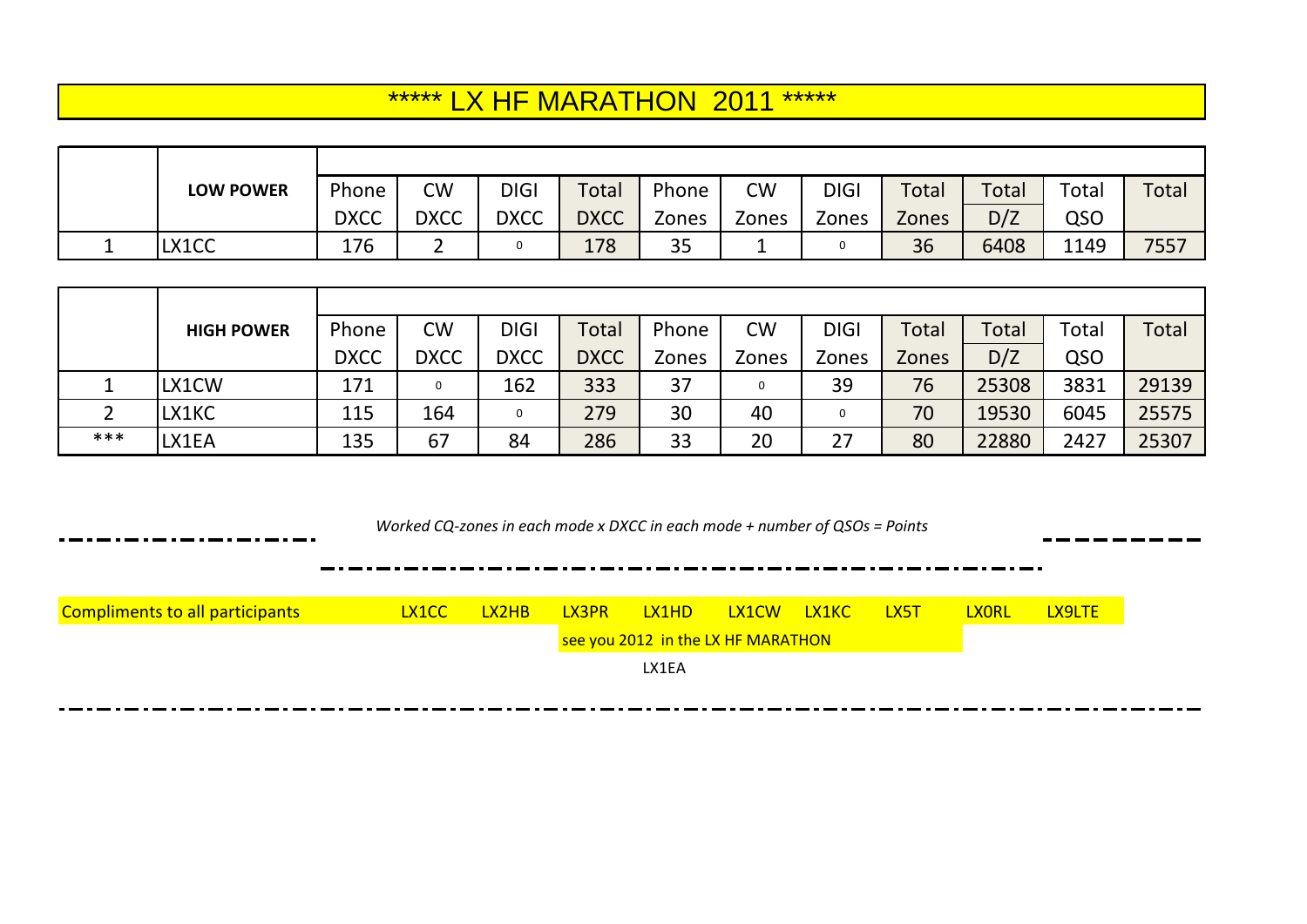Winter *HF Competition vom 01 Januar 00:00 utc bis 31 März 24:00 utc*

| <b>LOW POWER</b> | Phone       | <b>CW</b>   | <b>DIGI</b> | Total       | Phone | <b>CW</b> | <b>DIGI</b> | Total | Total | Total | Total |
|------------------|-------------|-------------|-------------|-------------|-------|-----------|-------------|-------|-------|-------|-------|
|                  | <b>DXCC</b> | <b>DXCC</b> | <b>DXCC</b> | <b>DXCC</b> | Zones | Zones     | Zones       | Zones | D/Z   | QSO   |       |
| LX2HB            | 113         |             |             | 113         | 28    |           |             | 28    | 3164  | 205   | 3369  |
| LX1CC            | 80          |             |             | 80          | 26    |           |             | 26    | 2080  | 355   | 2435  |
|                  |             |             |             |             |       |           |             |       |       |       |       |

|     | <b>HIGHT POWER</b> | Phone       | <b>CW</b>   | <b>DIGI</b> | Total       | Phone | <b>CW</b> | <b>DIGI</b> | Total | Total | Total | Total |
|-----|--------------------|-------------|-------------|-------------|-------------|-------|-----------|-------------|-------|-------|-------|-------|
|     |                    | <b>DXCC</b> | <b>DXCC</b> | <b>DXCC</b> | <b>DXCC</b> | Zones | Zones     | Zones       | Zones | D/Z   | QSO   |       |
| *** | LX1EA              | 104         | 47          | 68          | 219         | 28    | 16        | 24          | 68    | 14892 | 1244  | 16136 |
|     | LX1KC              | 53          | 69          |             | 122         | 17    | 26        |             | 43    | 5246  | 1124  | 6370  |
|     | LX1CW              |             |             | 94          | 94          |       |           | 28          | 28    | 2632  | 464   | 3096  |
|     | LX1HD              | 48          |             |             | 48          | 20    |           |             | 20    | 960   | 353   | 1313  |
|     |                    |             |             |             |             |       |           |             |       |       |       |       |

| <b>CLUB CALLSIGNS</b> | Phone       | <b>CW</b>   | <b>DIGI</b> | Total       | Phone | <b>CW</b> | <b>DIGI</b> | Total | Total | Total | Total |
|-----------------------|-------------|-------------|-------------|-------------|-------|-----------|-------------|-------|-------|-------|-------|
|                       | <b>DXCC</b> | <b>DXCC</b> | <b>DXCC</b> | <b>DXCC</b> | Zones | Zones     | Zones       | Zones | D/Z   | QSO   |       |
|                       |             |             |             |             |       |           |             |       |       |       |       |
|                       |             |             |             |             |       |           |             |       |       |       |       |

\*\*\* = hors competition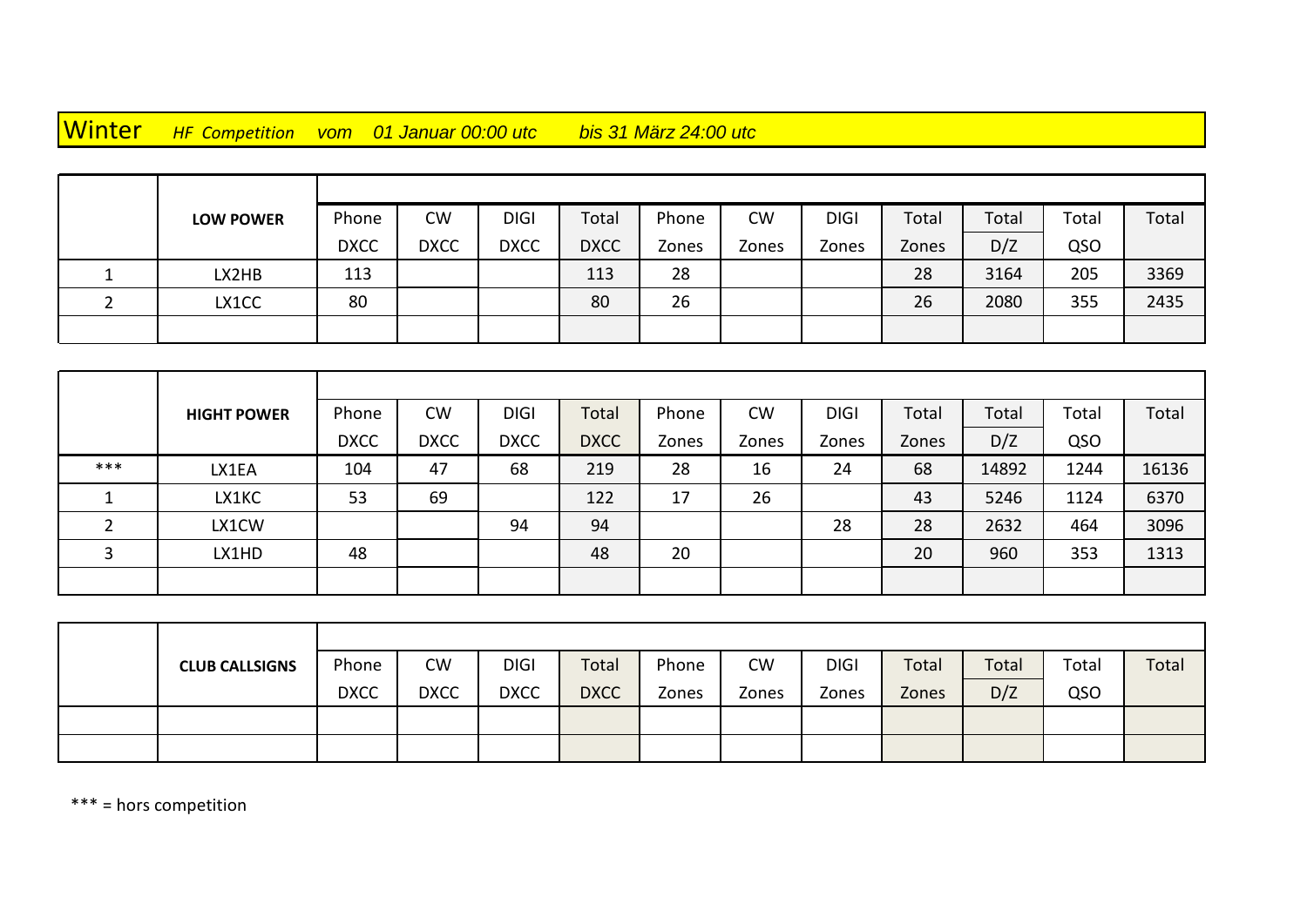## Spring LX HF Competition from 01 april 00:00 to 30 June 24:00 utc

|   | <b>LOW POWER</b> | Phone       | <b>CW</b>   | <b>DIGI</b> | Total       | Phone | <b>CW</b>    | <b>DIGI</b> | Total | Total | Total | Total |
|---|------------------|-------------|-------------|-------------|-------------|-------|--------------|-------------|-------|-------|-------|-------|
|   |                  | <b>DXCC</b> | <b>DXCC</b> | <b>DXCC</b> | <b>DXCC</b> | Zones | Zones        | Zones       | Zones | D/Z   | QSO   |       |
| ∼ | LX1CC            | 0           | 0           | 128         | 128         | 33    | $\mathbf{0}$ | 0           | 33    | 4224  | 378   | 4602  |
|   |                  |             |             |             |             |       |              |             |       |       |       |       |
|   |                  |             |             |             |             |       |              |             |       |       |       |       |

|       | <b>HIGH POWER</b>      | Phone       | <b>CW</b>    | <b>DIGI</b> | Total       | Phone | <b>CW</b>   | <b>DIGI</b> | Total | Total | Total | Total |
|-------|------------------------|-------------|--------------|-------------|-------------|-------|-------------|-------------|-------|-------|-------|-------|
|       |                        | <b>DXCC</b> | <b>DXCC</b>  | <b>DXCC</b> | <b>DXCC</b> | Zones | Zones       | Zones       | Zones | D/Z   | QSO   |       |
|       | LX1CW                  | $\mathbf 0$ | $\mathbf{0}$ | 79          | 79          | 0     | $\mathbf 0$ | 30          | 30    | 2370  | 304   | 2674  |
| 2     | LX1KC                  |             | 12           | 0           | 13          |       | 3           |             | 4     | 52    | 24    | 76    |
| $***$ | LX1EA                  | 46          | 27           | 51          | 124         | 22    | 12          | 13          | 47    | 5828  | 614   | 6442  |
|       |                        |             |              |             |             |       |             |             |       |       |       |       |
|       | *** = hors competition |             |              |             |             |       |             |             |       |       |       |       |

Gearbeitete Zonen pro Betriebs Art x gearbeitete DXCC Länder pro Betriebsart + QSO Anzahl !!!!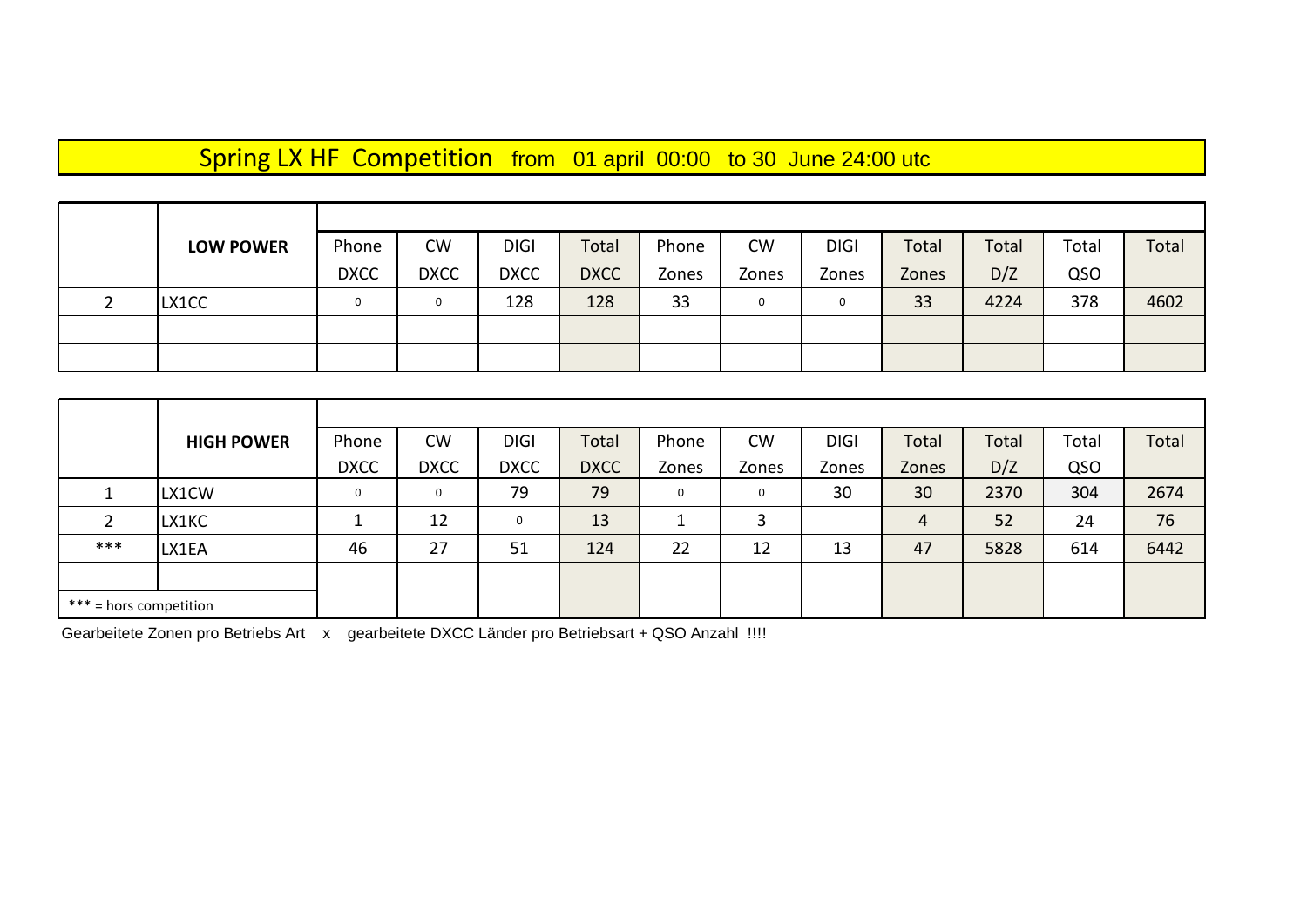Summer LX-HF Competition vom 1 July 00:00 utc bis 30 September 24:00 utc

|   | <b>LOW POWER</b> | Phone       | <b>CW</b>   | <b>DIGI</b> | Total       | Phone | <b>CW</b> | <b>DIGI</b> | Total | Total | Total | Total |
|---|------------------|-------------|-------------|-------------|-------------|-------|-----------|-------------|-------|-------|-------|-------|
|   |                  | <b>DXCC</b> | <b>DXCC</b> | <b>DXCC</b> | <b>DXCC</b> | Zones | Zones     | Zones       | Zones | D/Z   | QSO   |       |
|   | LX1CC            | 80          | 0           |             | 80          | 25    | υ         | 0           | 25    | 2000  | 128   | 2128  |
| ∠ |                  |             |             |             |             |       |           |             |       |       |       |       |
|   |                  |             |             |             |             |       |           |             |       |       |       |       |
| 4 |                  |             |             |             |             |       |           |             |       |       |       |       |

|              | <b>HIGH POWER</b> | Phone       | <b>CW</b>   | <b>DIGI</b> | Total       | Phone | <b>CW</b> | <b>DIGI</b> | Total | Total | Total | Total |
|--------------|-------------------|-------------|-------------|-------------|-------------|-------|-----------|-------------|-------|-------|-------|-------|
|              |                   | <b>DXCC</b> | <b>DXCC</b> | <b>DXCC</b> | <b>DXCC</b> | Zones | Zones     | Zones       | Zones | D/Z   | QSO   |       |
|              | LX1CW             | 63          | 0           | 90          | 153         | 27    | υ         | 30          | 57    | 8721  | 611   | 9332  |
| $\mathbf{r}$ | LX1KC             | 48          | 82          | 0           | 130         | 17    | 28        | ∩           | 45    | 5850  | 1298  | 7148  |
|              |                   |             |             |             |             |       |           |             |       |       |       |       |
| 4            |                   |             |             |             |             |       |           |             |       |       |       |       |
|              |                   |             |             |             |             |       |           |             |       |       |       |       |